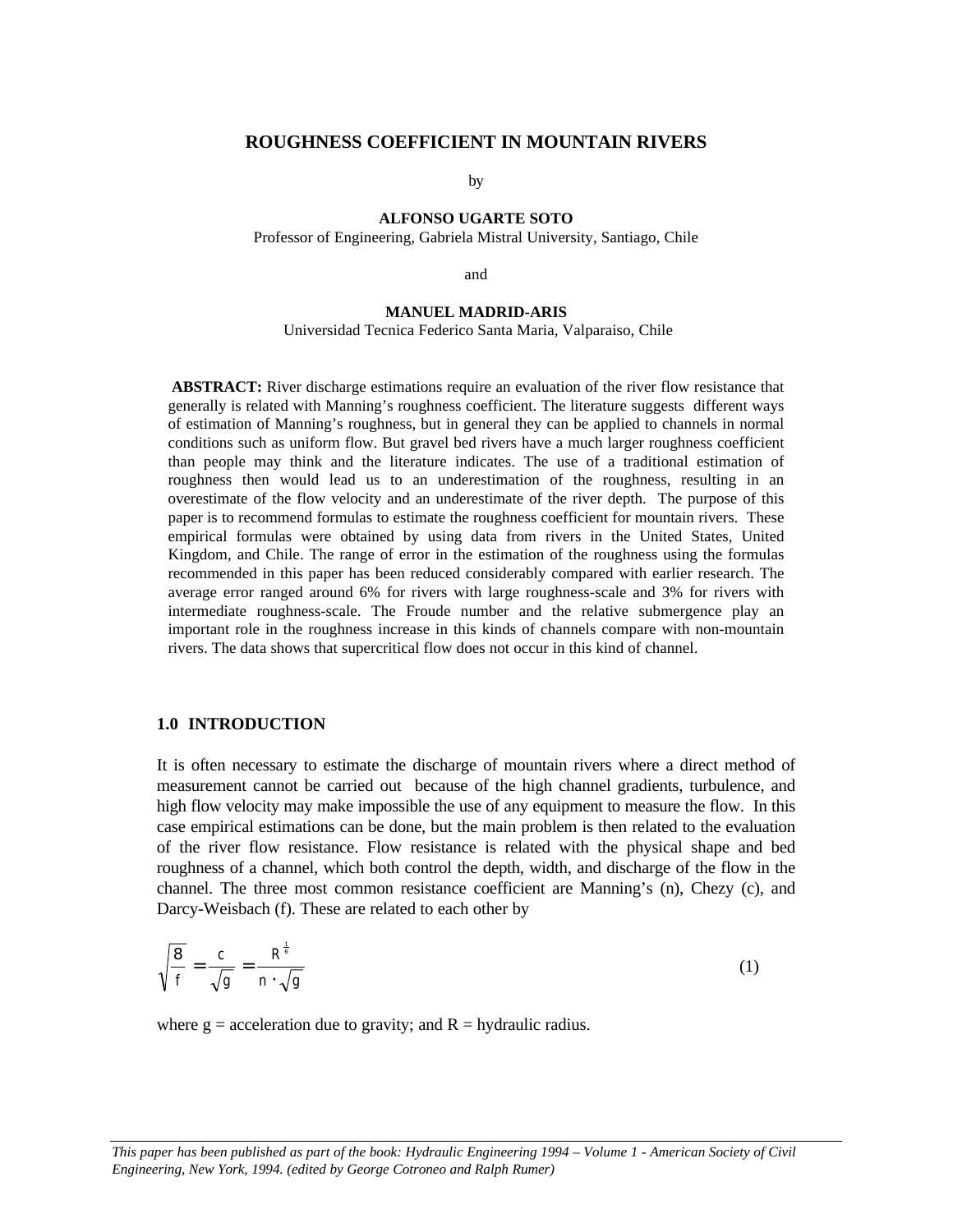In this paper the Manning roughness coefficient (n) will be treated, but any of the equations that will be presented can be written in terms of Chezy or Darcy-Weisbach. Manning's resistance coefficient is related to the velocity by:

$$
n = \frac{(St)^{\frac{1}{2}} R^{\frac{2}{3}}}{V}
$$
 (2)

Where  $Sf =$  friction slope (or energy gradient) and  $V =$  the mean flow velocity.

## **2.0 FLOW CHARACTERISTICS**

According to previous research, mountain river flow can be characterized by the concept of relative submergence (R/D84), or ratio of R, to sediment size, D84. According to this the flow can be characterized from the region of large-scale of roughness (0<R/D84<1), the region of intermediate-scale of roughness (1<R/D84<4) to the region of small-scale of roughness  $(R/D84 >4)$ . Here R = hydraulic radius and D84 is the size of the river bed material, which is larger than 84% of the material (Bathurst 1985).

#### **3.0 ANALYSIS OF EXISTING EMPIRICAL FLOW RESISTANCE FORMULAS**

Strickler (1923) proposed to estimate the Manning roughness coefficient by:

$$
n = \frac{(C \cdot Dc)^{\frac{1}{6}}}{21} \tag{3}
$$

Where  $C =$  river shape factor and  $Dc =$  river critical diameter. There is disagreement among researchers about the value of Dc (Henderson, 1966, Subramaya, 1982, and Madrid-Aris, 1992). Researchers use different material sizes (D50, D84, D90) and coefficients in their empirical formulas. According to Madrid-Aris (1992) it is recommended to use  $C = 10$  for D50 and C = 3.4 for D84 in ranges of relative submergence between 1.0 and 12.5 (1.0 <  $R/d84 < 12.5$ ).

Limerinos (1970) proposed the estimation of Manning coefficient (*n*) by:

1

$$
n = \frac{0.113 \cdot R^{\frac{1}{6}}}{1.16 + 2 \cdot \log(R/D84)}
$$
(4)

Hey (1979) proposed to estimate the Darcy-Weisbach roughness coefficient by a semilogarithmic equation. Thus,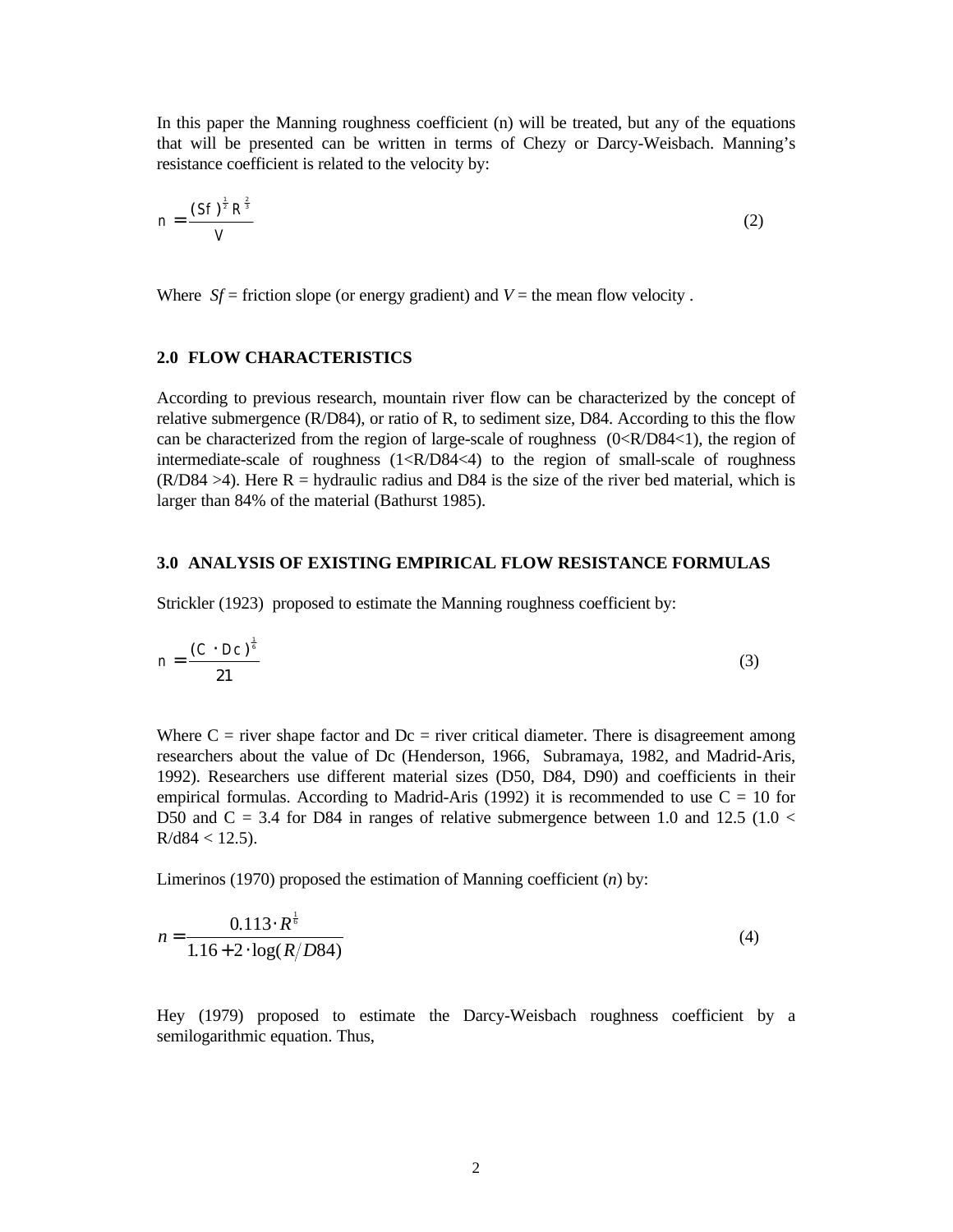$$
\sqrt{\frac{8}{f}} = 5.62 \cdot \log(\frac{a \cdot R}{3.5 \cdot D84}) \qquad a = 11.1 \cdot (\frac{R}{H \max})^{-0.314} \tag{5}
$$

Bathurst (1985) proposed to estimate the Darcy-Weisbach roughness coefficient for mountain rivers by semilogarithmic equation. This formula is similar to Hey formula but considering a average value of parameter a.

$$
\sqrt{\frac{8}{f}} = 5.62 \cdot \log(\frac{R}{D84}) + 4.0
$$
 (6)

Jarret (1984), proposed an empirical formula obtained using Colorado Rivers data to estimate Manning's roughness coefficient independent of the river bed material.

$$
V = 3.17 \cdot R^{0.83} \cdot Sf^{0.12} \qquad \text{or} \qquad n = 0.32 \cdot Sf^{0.38} \cdot R^{-0.16} \qquad \text{in S.I. units} \qquad (7)
$$

Where Sf = friction slope. This formula was developed for a large scale of roughness.

Madrid-Aris (1992) proposed 4 empirical formulas based on data from Chilean rivers, for small and intermediate range of roughness,  $(1 **R**/D84 < 12.5)$ . Two of those formulas are :

$$
\sqrt{\frac{8}{f}} = 1.317 \cdot \ln(\frac{R}{D84}) + 5.356
$$
 (8)

$$
V = 18.15 \cdot R^{0.639} \cdot Sf^{0.461} \qquad \text{or} \qquad n = 0.055 \cdot R^{0.028} \cdot Sf^{0.039} \qquad \text{in S.I. units} \quad (9)
$$

Ugarte and Mendez (1994) proposed an empirical formula using Jarret (1984), Bathurst (1985) and Madrid-Aris (1992) to estimate Darcy Weisbach roughness coefficient for any range of roughness between 0 and 16.

#### **4.0 VALIDATION OF THE EXISTING FLOW RESISTANCE FORMULAS**

In order to test the empirical formulas (3,4,5,6,7) and test the applicability of the semilogarithmic resistance law, data were collected from 19 sites in Chilean rivers. A full description of the field survey done is given in Madrid-Aris (1992). The data collected consider small and intermediate scales of roughness ( 1< R/d84 < 12.5).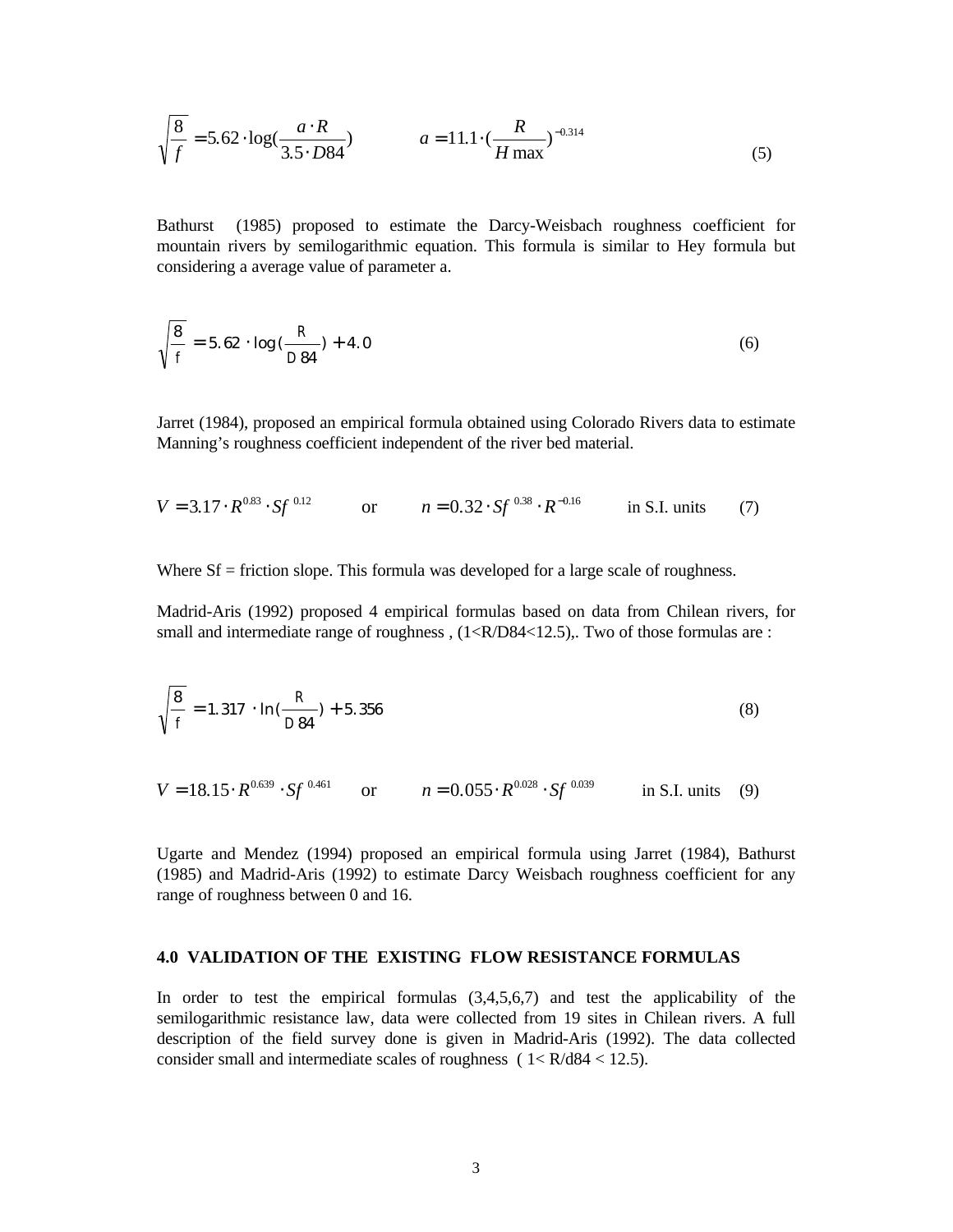| <b>Bed Material</b> | C (shape factor) | General Formula              |
|---------------------|------------------|------------------------------|
| D90                 | $C = 10.0$       | $n = 0.070 \cdot D50^{1/6}$  |
| D84                 | $C = 3.4$        | $n = 0.058 \cdot D84^{1/6}$  |
| D90                 | $C = 2.8$        | $n = 0.0565 \cdot D90^{1/6}$ |

First, the Stricker equation (3) was validated in the sense of finding the factor C that minimizes the difference between the roughness estimated and the roughness measured. The results are:

Using  $C = 1$  the error obtained was approximately 45% while in the case of using the shape factor indicated the average error was reduced to 14.8% .

Then the Limerinos formula was validated and no change is required to minimize the errors. Validation leads to an average error of 14.5% (see figure 1) in the range of intermediate and small scale of roughness.

Bathurst's formula gives an average error of 22%. Jarret's formula gives an average error of 19%. Madrid-Aris's formulas were obtained using this data and the average error is 13.9% (eq. 7) and 13.3% respectively (see figure 2).



**FIG 1.**- Predicted mean velocity for Eq. 4 **FIG 2**.- Predicted mean velocity for Eq. 8 (Limerinos) versus measured mean velocity (Madrid-Aris) versus measured mean velocity

(Using Chilean data, Madrid-Aris, 1992). (Using Chilean data, Madrid-Aris, 1992).

The aforementioned results suggest that the equations designed explicitly for mountain rivers are not yet well proven, or are restricted to some range of roughness. Semilogarithmic equations work as well as any other (3, 4) in the intermediate and smal range of roughness. Strickler and Limerinos formulas (3,4) do not work at all in the range of large scale of roughness ( $R/D84 < 1$ ), average errors are 47% and 63% respectively using Bathurst and Jarret data.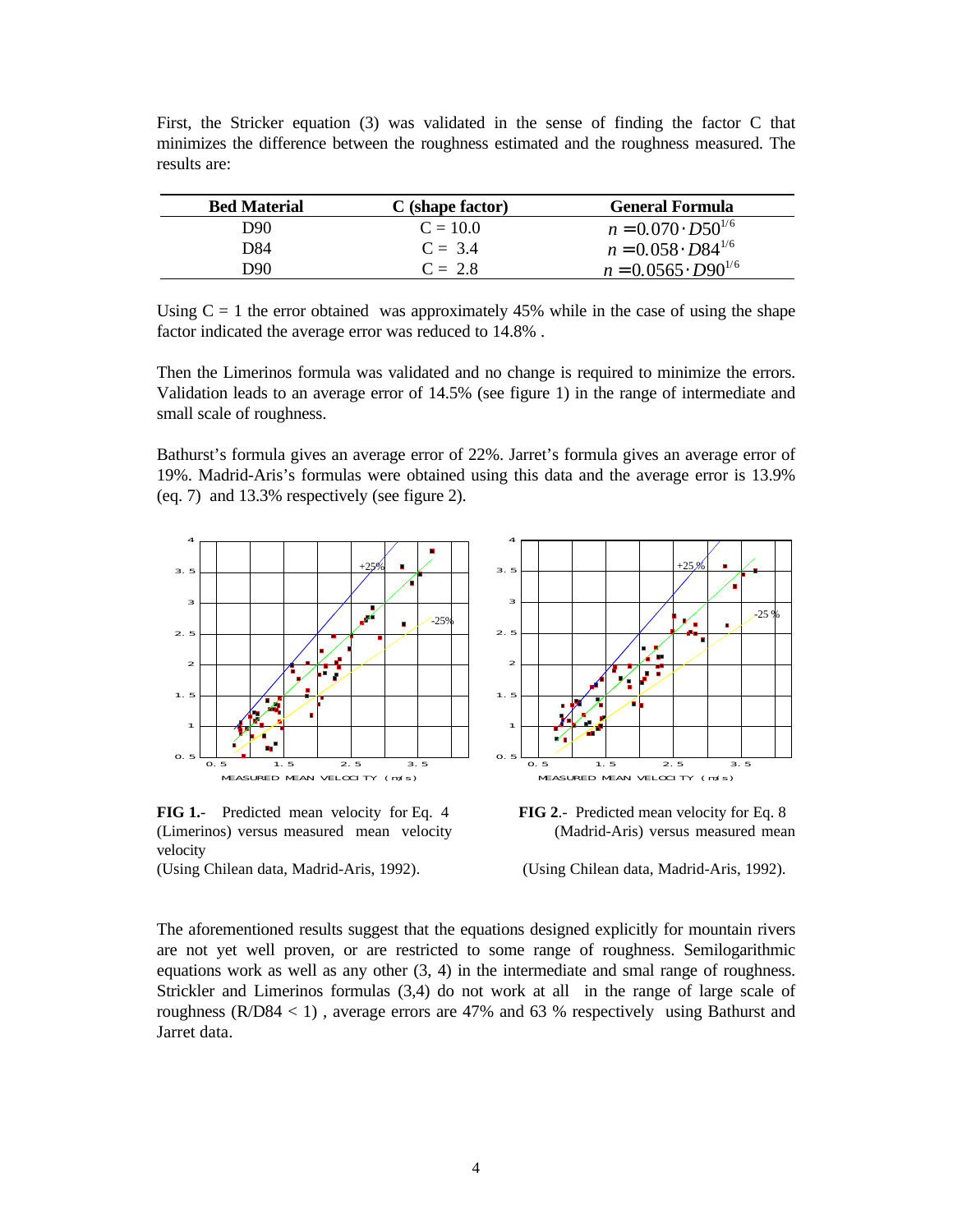In general all these formulas based only on the relative submergence (R/D84) do not provide a exact estimation of the flow resistance, with the underestimation or overestimation of the resistance.

## **5.0 PROBLEM ANALYSIS**

The roughness in a mountain river depends on many unexplained factors including turbulence, sediment transport, and water jumps. According to the latest empirical research, there is not an accurate empirical formula to estimate roughness that can be applied to any range of roughness because most of them have been obtained using local river data.

Analyzing the results obtained using different equations, validated with data from Chilean rivers, it is possible to propose the estimation of Manning coefficient (*n*) by:

$$
n = nb + \Delta n \tag{10}
$$

Where *nb* is the base value of roughness and it can be obtained the modified Strickler equation by:

$$
nb = \frac{(3.4 \cdot Dc)^{\frac{1}{6}}}{21} = \frac{0.183 (D84)^{\frac{1}{6}}}{\sqrt{g}}
$$
\n(11)

This expression was determined by multiple regression using 62 observations of Chilean rivers. In equation 10, Δ*n* can be estimated by the following adimensional expression:

$$
\frac{\sqrt{g}}{\left(D84\right)^{\frac{1}{6}}} \cdot \Delta n = f(Sf, \frac{R}{DB4}, Fd)
$$
\n(12)

where *Fd* is the Froude number,  $Sf$  = the friction slope and  $R/D84$  is the relative submergence.

## **5.1 Flow Resistance Equation for Large-Scale of Roughness (0<R/D84<1)**

On the basis of the data published by Bathurst (1985) related to U.K. rivers and the data published by Jarret (1984) of Colorado rivers, the following expression was determined to estimate the Manning resistance coefficient.

$$
n = [0.183 + \ln\left(\frac{1.7462 \cdot Sf^{0.1581}}{Fd^{0.2631}}\right)] \cdot \frac{(D84)^{\frac{1}{6}}}{\sqrt{g}}
$$
 in S.I. units (13)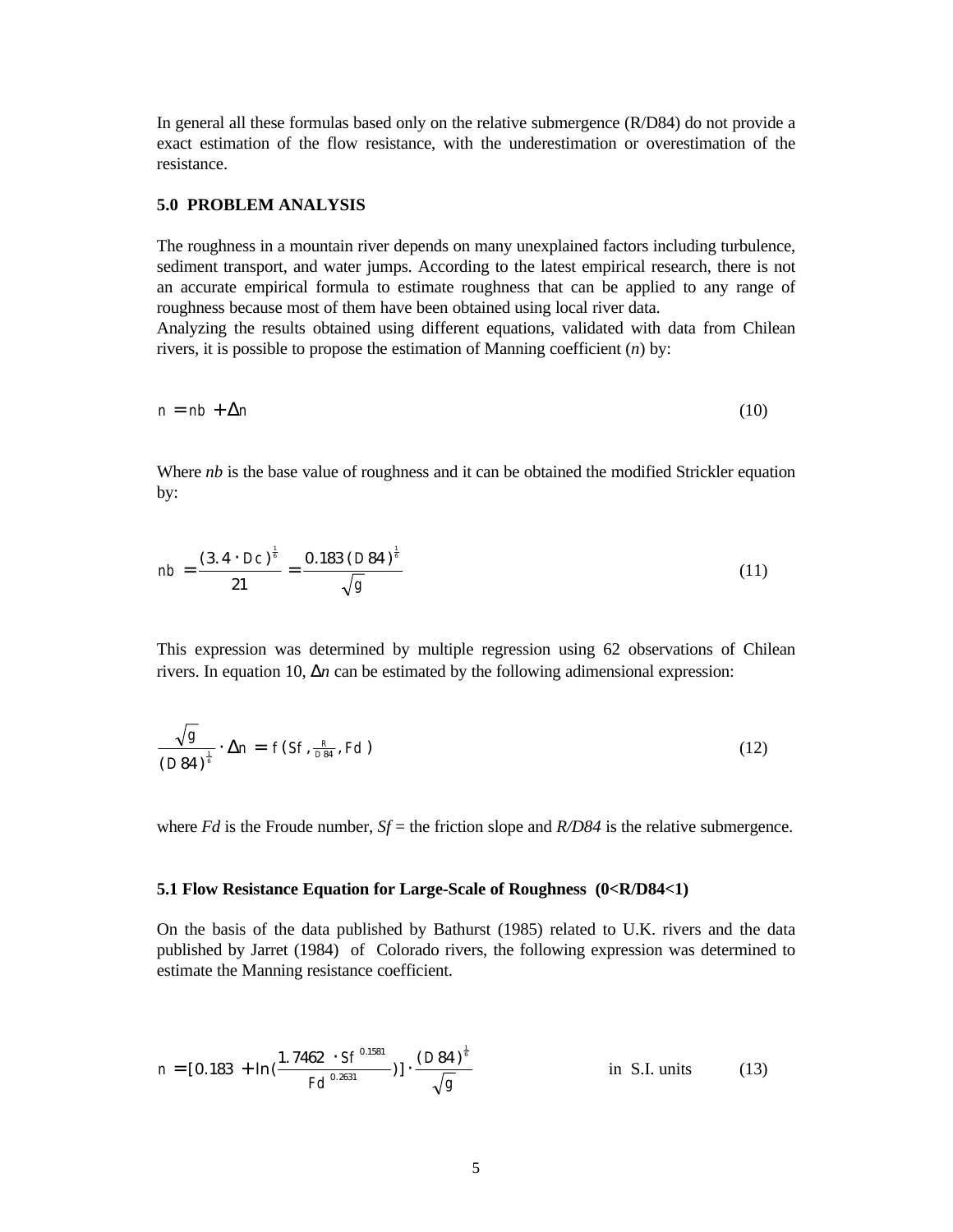Where the bed material size *(D84)* is considered in meters. Using this empirical formula (14) to estimate the mean velocity, the mean error is about 5.7%, the greatest error is equal to 21%. It is important to mention that the data used to estimate this formula considers a range of small flows, the highest being equal to  $10.3 \text{ m}^3/\text{s}$ .

### **5.1 Flow Resistance Equation for Intermediate-Scale of Roughness (1<R/D84<12.5)**

On the basis of the data published by Madrid-Aris (1992) related to 62 measures collected in 19 Chilean rivers with relative scales of roughness between 1 and 12.5, the following expressions were determined to estimate the Manning resistance coefficient.

$$
n = [0.183 + \ln(\frac{1.3014 \cdot \text{Sf}^{0.0785} \cdot (\frac{R}{DB4})^{0.0211}}{\text{Fd}^{0.1705}})] \cdot \frac{(D84)^{\frac{1}{6}}}{\sqrt{g}}
$$
 in S.I. units (14)

$$
n = [0.219 + \ln(\frac{1.3259 \cdot \text{Sf}^{0.0932} \cdot (\frac{R}{D50})^{0.0260}}{Fd^{0.2054}})] \cdot \frac{(D50)^{\frac{1}{6}}}{\sqrt{g}}
$$
 in S.I. units (15)

The bed material size is considered in meters. Using this empirical formula to estimate the mean velocity, the mean error is only 2.2% , the greatest error is equal to 9.9% (figure 4).

The range of flow of the data used in the determination of formulas 14 and 15 ranges between  $371 \text{ m}^3$ /s and  $2.71 \text{ m}^3$ /s. It is important to mention that the same data was used to estimate the semilogarithmic equation 8 and with this new approach the error was reduced from 13.9% to only 2.2%. This leads us to believe that this approach better explains the phenomenon of roughness in mountain rivers than does the semilogarithmic approach.

## **6.0 VALIDATION OF THE FORMULAS PROPOSED**

It was impossible to validate equation 13 with Chilean data because there are no measurement sites in places with high scales of roughness. But the validation was made using Boulder Creek River data (see Thorne and Zevenbergen 1985). The average error in the estimation of the mean velocity is 2.7 %., the greatest error is equal to 4.8% (figure 3).

In order to test the validity of equations 14 and 15 data was used from the U.K. and Colorado. The average error in the estimation of the mean velocity is 6.3%., the greatest error is 37% . It is important to mention that the results obtained are quite accurate considering that the formula was developed using a much high range of flow.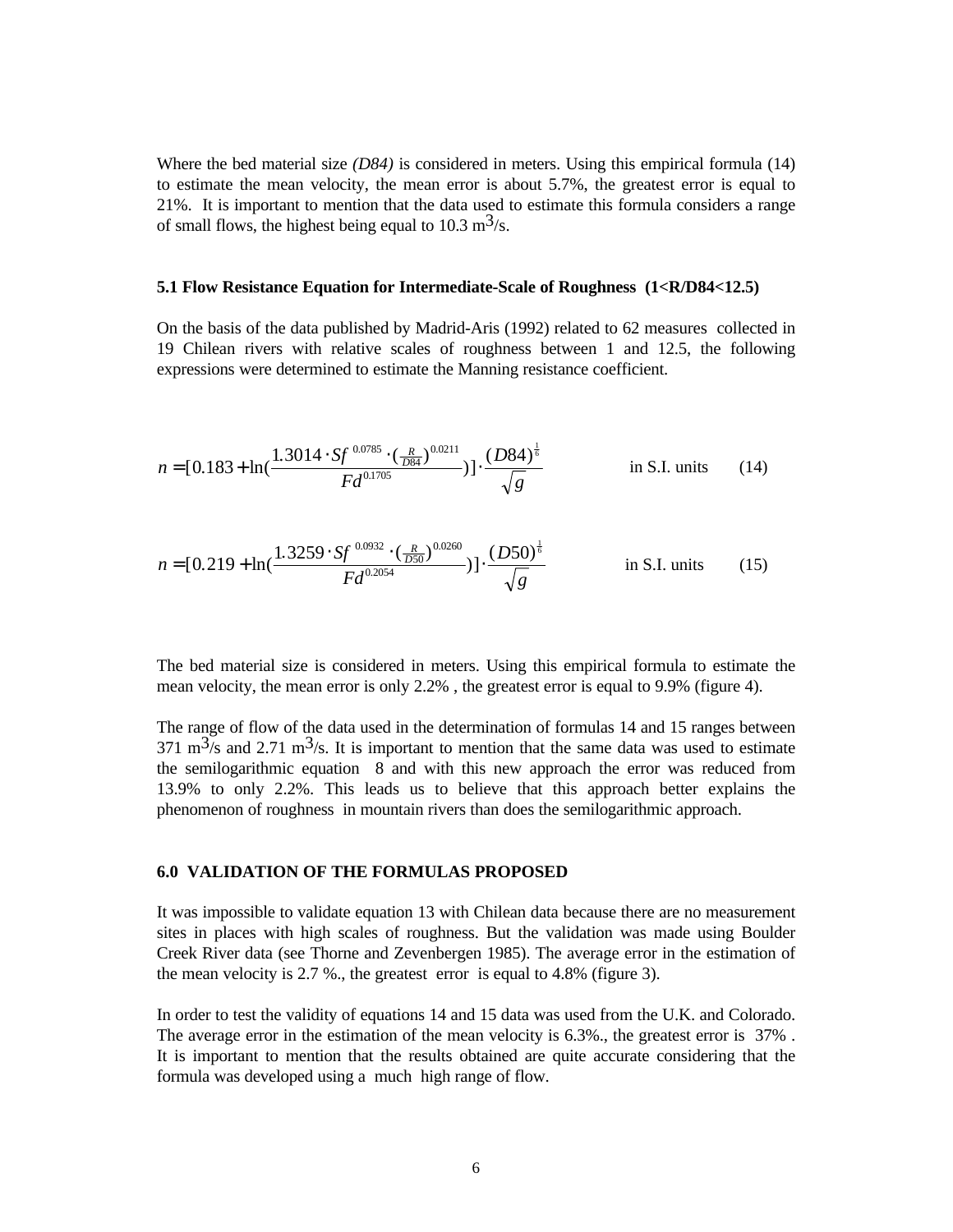

**FIG 3**.- Predicted mean Velocity for Eq. 13 **FIG 4.**- Predicted mean Velocity for Eq. 4





# **7.0 CONCLUSIONS**

1. Validation of the Stickler formula is required before using it for roughness estimation in mountain rivers. Good results can be obtained with this simple formula using the factor of shape (C) recommended in the range of small and intermediate range of roughness.

2. It is not recommended to use traditional formulas such as Strickler or Limerinos in the range of large scale of roughness.

3. The semilogarithmic resistance formulas to estimate the Darcy-Weisbach roughness coefficient do not explain very well the phenomenon of roughness in mountain rivers.

4. The roughness in mountain rivers varies in a complicated way, depending on relative submergence, Froude number and other characteristic factors relating to the flow. These factors should be investigated to account for energy losses due to turbulence, sediment transport, and hydraulics jumps.

5. The application of formula 14 or 15 is recommended, especially in the 1 to 12.5 range of roughness and for river slopes ranging from 0.2% to 4%. According to the results obtained, this model explains accurately the phenomenon of mountain river roughness .

6. It is necessary to continue the research in the range of large-scale of roughness  $(R/d84\% < 1)$ but equation 13 can be considered a good preliminary result because results obtained are far better than previous research. Future research should consider a broader range of flow for this range of roughness.